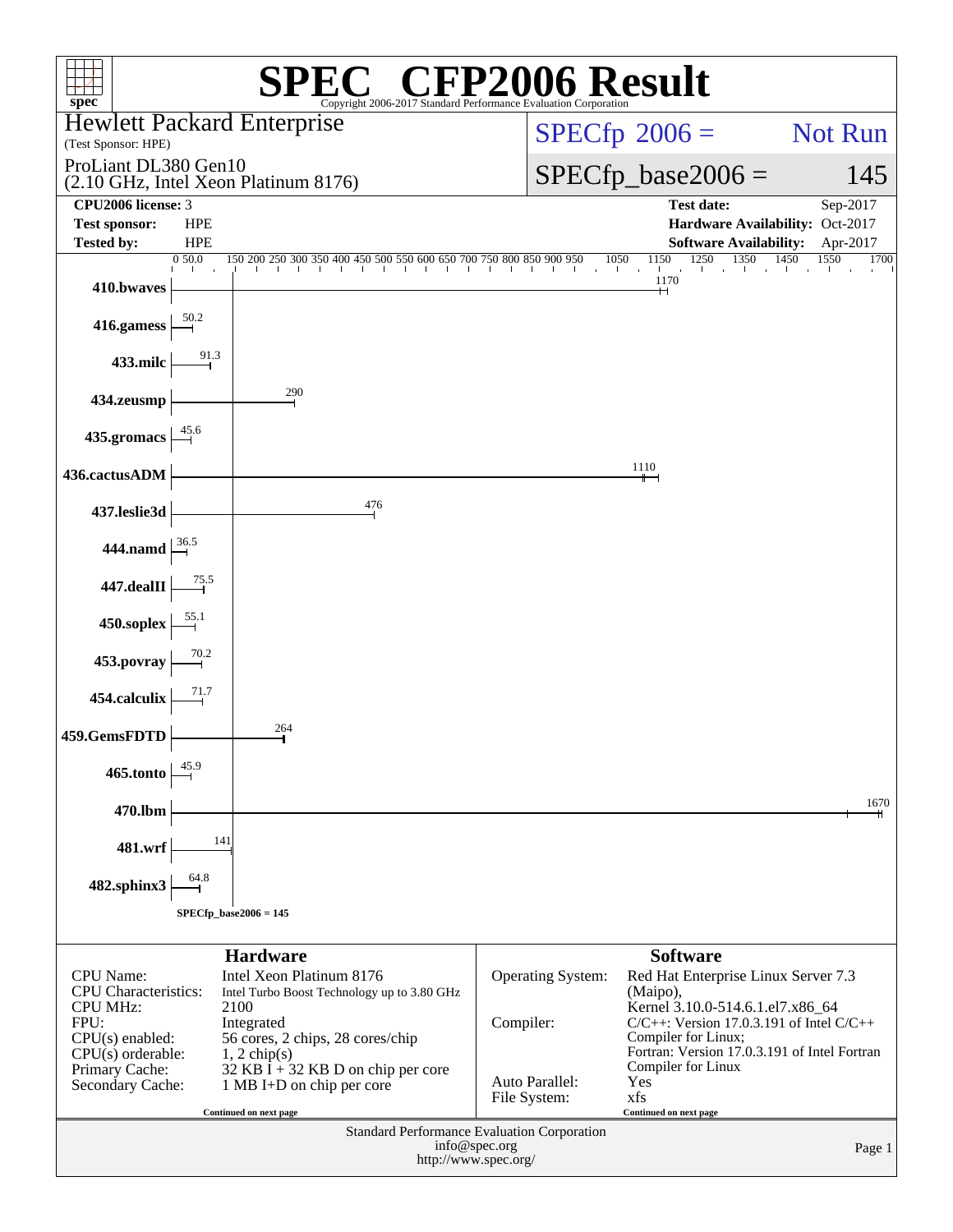

#### Hewlett Packard Enterprise

#### (Test Sponsor: HPE)

#### ProLiant DL380 Gen10

(2.10 GHz, Intel Xeon Platinum 8176)

 $SPECfp2006 =$  Not Run

#### $SPECfp\_base2006 = 145$

| <b>CPU2006 license: 3</b>                                                  |                                                                                                                      |                                                                                    | <b>Test date:</b><br>$Sep-2017$                              |
|----------------------------------------------------------------------------|----------------------------------------------------------------------------------------------------------------------|------------------------------------------------------------------------------------|--------------------------------------------------------------|
| <b>Test sponsor:</b>                                                       | <b>HPE</b>                                                                                                           |                                                                                    | Hardware Availability: Oct-2017                              |
| <b>Tested by:</b>                                                          | <b>HPE</b>                                                                                                           |                                                                                    | <b>Software Availability:</b><br>Apr-2017                    |
| L3 Cache:<br>Other Cache:<br>Memory:<br>Disk Subsystem:<br>Other Hardware: | $38.5$ MB I+D on chip per chip<br>None<br>192 GB (24 x 8 GB 2Rx8 PC4-2666V-R)<br>1 x 960 GB SATA SSD, RAID 0<br>None | <b>System State:</b><br><b>Base Pointers:</b><br>Peak Pointers:<br>Other Software: | Run level 3 (multi-user)<br>64-bit<br>Not Applicable<br>None |

|                  | <b>Results Table</b>                                                                                     |              |                |             |                |       |                |              |                |              |                |              |
|------------------|----------------------------------------------------------------------------------------------------------|--------------|----------------|-------------|----------------|-------|----------------|--------------|----------------|--------------|----------------|--------------|
|                  | <b>Base</b><br><b>Peak</b>                                                                               |              |                |             |                |       |                |              |                |              |                |              |
| <b>Benchmark</b> | <b>Seconds</b>                                                                                           | <b>Ratio</b> | <b>Seconds</b> | Ratio       | <b>Seconds</b> | Ratio | <b>Seconds</b> | <b>Ratio</b> | <b>Seconds</b> | <b>Ratio</b> | <b>Seconds</b> | <b>Ratio</b> |
| $410$ .bwayes    | 11.6                                                                                                     | 1170         | 11.8           | 1150        | 11.6           | 1170  |                |              |                |              |                |              |
| 416.gamess       | 390                                                                                                      | 50.2         | 390            | 50.2        | 390            | 50.2  |                |              |                |              |                |              |
| $433$ .milc      | 100                                                                                                      | 91.4         | 101            | 91.3        | 102            | 89.7  |                |              |                |              |                |              |
| $434$ . zeusmp   | 31.4                                                                                                     | 290          | 31.4           | 290         | 31.4           | 290   |                |              |                |              |                |              |
| 435.gromacs      | 156                                                                                                      | 45.6         | 156            | 45.8        | 157            | 45.6  |                |              |                |              |                |              |
| 436.cactusADM    | 10.8                                                                                                     | 1110         | 10.7           | <b>1110</b> | 10.4           | 1150  |                |              |                |              |                |              |
| 437.leslie3d     | 19.7                                                                                                     | 476          | 19.7           | 476         | 19.7           | 476   |                |              |                |              |                |              |
| 444.namd         | 220                                                                                                      | 36.5         | 219            | 36.5        | 219            | 36.6  |                |              |                |              |                |              |
| 447.dealII       | 152                                                                                                      | 75.0         | 152            | 75.5        | 151            | 75.8  |                |              |                |              |                |              |
| $450$ .soplex    | 151                                                                                                      | 55.4         | 151            | 55.1        | 152            | 54.8  |                |              |                |              |                |              |
| 453.povray       | 74.8                                                                                                     | 71.1         | 75.9           | 70.1        | 75.8           | 70.2  |                |              |                |              |                |              |
| 454.calculix     | 115                                                                                                      | 71.8         | 115            | 71.6        | 115            | 71.7  |                |              |                |              |                |              |
| 459.GemsFDTD     | 40.1                                                                                                     | 264          | 40.5           | 262         | 40.0           | 265   |                |              |                |              |                |              |
| 465.tonto        | 214                                                                                                      | 45.9         | 213            | 46.1        | 220            | 44.7  |                |              |                |              |                |              |
| 470.1bm          | 8.63                                                                                                     | 1590         | 8.21           | 1670        | 8.25           | 1670  |                |              |                |              |                |              |
| 481.wrf          | 79.3                                                                                                     | 141          | 79.5           | <u>141</u>  | 79.9           | 140   |                |              |                |              |                |              |
| 482.sphinx3      | 301                                                                                                      | 64.8         | 296            | 65.8        | 302            | 64.5  |                |              |                |              |                |              |
|                  | Results appear in the order in which they were run. Bold underlined text indicates a median measurement. |              |                |             |                |       |                |              |                |              |                |              |

#### **[Operating System Notes](http://www.spec.org/auto/cpu2006/Docs/result-fields.html#OperatingSystemNotes)**

 Stack size set to unlimited using "ulimit -s unlimited" Transparent Huge Pages enabled by default Filesystem page cache cleared with: shell invocation of 'sync; echo 3 > /proc/sys/vm/drop\_caches' prior to run irqbalance disabled with "systemctl stop irqbalance" tuned profile set wtih "tuned-adm profile throughput-performance"

#### **[Platform Notes](http://www.spec.org/auto/cpu2006/Docs/result-fields.html#PlatformNotes)**

 BIOS Configuration: Intel Hyperthreading set to Disabled Thermal Configuration set to Maximum Cooling Memory Patrol Scrubbing set to Disabled LLC Prefetcher set to Enabled

Continued on next page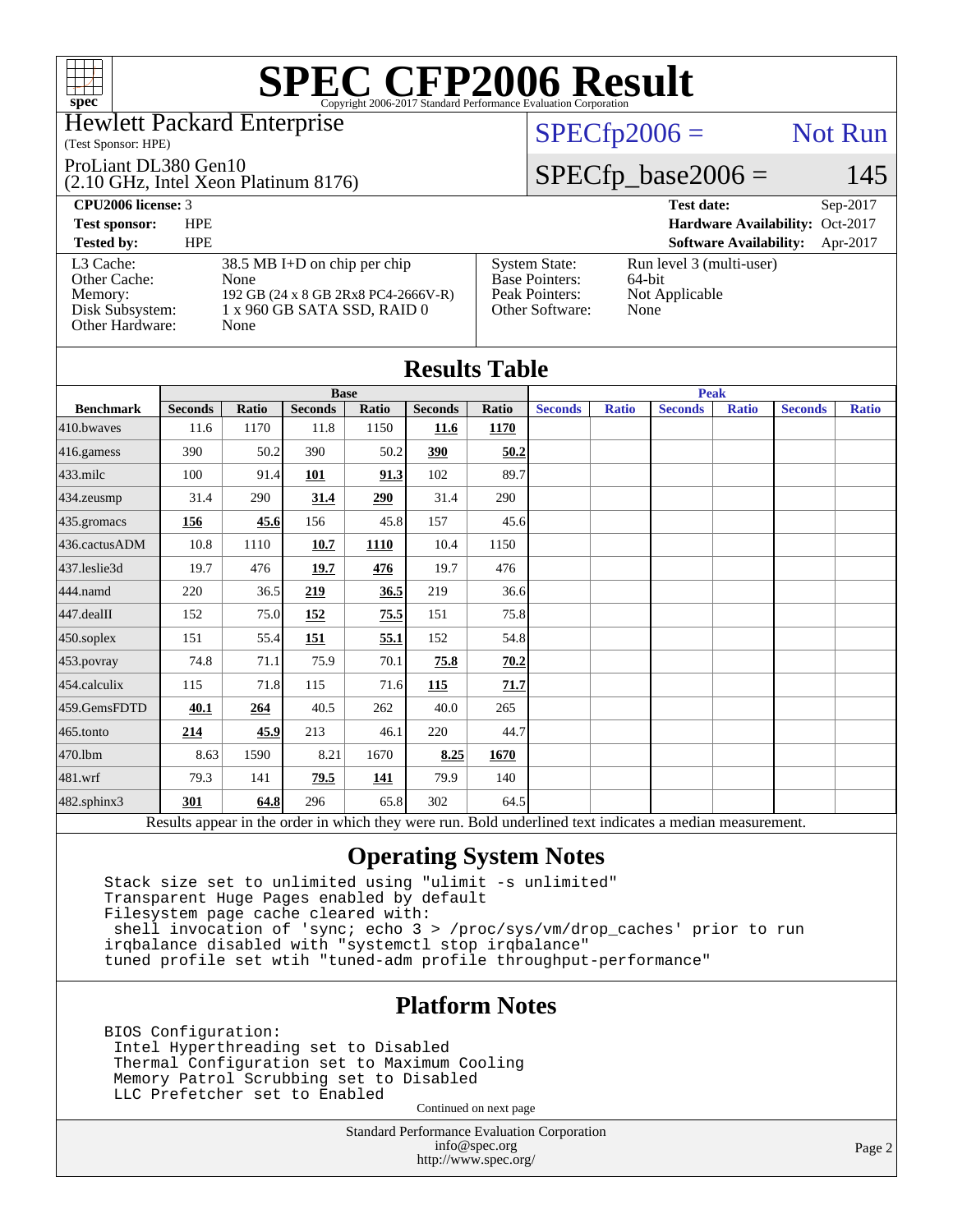

Hewlett Packard Enterprise

 $SPECfp2006 =$  Not Run

ProLiant DL380 Gen10

(2.10 GHz, Intel Xeon Platinum 8176)

 $SPECTp\_base2006 = 145$ 

(Test Sponsor: HPE)

**[CPU2006 license:](http://www.spec.org/auto/cpu2006/Docs/result-fields.html#CPU2006license)** 3 **[Test date:](http://www.spec.org/auto/cpu2006/Docs/result-fields.html#Testdate)** Sep-2017 **[Test sponsor:](http://www.spec.org/auto/cpu2006/Docs/result-fields.html#Testsponsor)** HPE **[Hardware Availability:](http://www.spec.org/auto/cpu2006/Docs/result-fields.html#HardwareAvailability)** Oct-2017 **[Tested by:](http://www.spec.org/auto/cpu2006/Docs/result-fields.html#Testedby)** HPE **[Software Availability:](http://www.spec.org/auto/cpu2006/Docs/result-fields.html#SoftwareAvailability)** Apr-2017

#### **[Platform Notes \(Continued\)](http://www.spec.org/auto/cpu2006/Docs/result-fields.html#PlatformNotes)**

| <b>Standard Performance Evaluation Corporation</b><br>info@spec.org<br>http://www.spec.org/                                                                                                                                                                                                                                                                                                                                                                                                                                              | Page 3 |
|------------------------------------------------------------------------------------------------------------------------------------------------------------------------------------------------------------------------------------------------------------------------------------------------------------------------------------------------------------------------------------------------------------------------------------------------------------------------------------------------------------------------------------------|--------|
| uname $-a$ :<br>Linux s1-8176-RHEL73U 3.10.0-514.6.1.el7.x86_64 #1 SMP Sat Dec 10 11:15:38<br>EST 2016 x86_64 x86_64 x86_64 GNU/Linux<br>Continued on next page                                                                                                                                                                                                                                                                                                                                                                          |        |
| From /etc/*release* /etc/*version*<br>os-release:<br>NAME="Red Hat Enterprise Linux Server"<br>VERSION="7.3 (Maipo)"<br>ID="rhel"<br>ID LIKE="fedora"<br>VERSION_ID="7.3"<br>PRETTY_NAME="Red Hat Enterprise Linux Server 7.3 (Maipo)"<br>ANSI COLOR="0;31"<br>CPE_NAME="cpe:/o:redhat:enterprise_linux:7.3:GA:server"<br>redhat-release: Red Hat Enterprise Linux Server release 7.3 (Maipo)<br>system-release: Red Hat Enterprise Linux Server release 7.3 (Maipo)<br>system-release-cpe: cpe:/o:redhat:enterprise_linux:7.3:ga:server |        |
| From /proc/meminfo<br>MemTotal:<br>197569016 kB<br>HugePages_Total:<br>$\Omega$<br>Hugepagesize: 2048 kB                                                                                                                                                                                                                                                                                                                                                                                                                                 |        |
| cores, siblings (Caution: counting these is hw and system dependent.<br>The<br>following excerpts from /proc/cpuinfo might not be reliable. Use with<br>caution.)<br>cpu cores : 28<br>siblings : 28<br>physical 0: cores 0 1 2 3 4 5 6 8 9 10 11 12 13 14 16 17 18 19 20 21 22 24<br>25 26 27 28 29 30<br>physical 1: cores 0 1 2 3 4 5 6 8 9 10 11 12 13 14 16 17 18 19 20 21 22 24<br>25 26 27 28 29 30<br>cache size : 39424 KB                                                                                                      |        |
| From /proc/cpuinfo<br>model name: $Intel(R)$ Xeon $(R)$ Platinum 8176 CPU @ 2.10GHz<br>2 "physical id"s (chips)<br>56 "processors"                                                                                                                                                                                                                                                                                                                                                                                                       |        |
| This section contains SUT (System Under Test) info as seen by<br>some common utilities. To remove or add to this section, see:<br>http://www.spec.org/cpu2006/Docs/config.html#sysinfo                                                                                                                                                                                                                                                                                                                                                   |        |
| Sysinfo program /cpu2006/config/sysinfo.rev6993<br>Revision 6993 of 2015-11-06 (b5e8d4b4eb51ed28d7f98696cbe290c1)<br>running on s1-8176-RHEL73U Thu Sep 28 16:39:04 2017                                                                                                                                                                                                                                                                                                                                                                 |        |
| LLC Dead Line Allocation set to Disabled<br>Workload Pofile set to General Peak Frequency Compute<br>Energy/Performance Bias set to Maximum Performance<br>Uncore Frequency Scaling set to Auto<br>Workload Pofile set to Custom<br>NUMA Group Size Optimization set to Flat                                                                                                                                                                                                                                                             |        |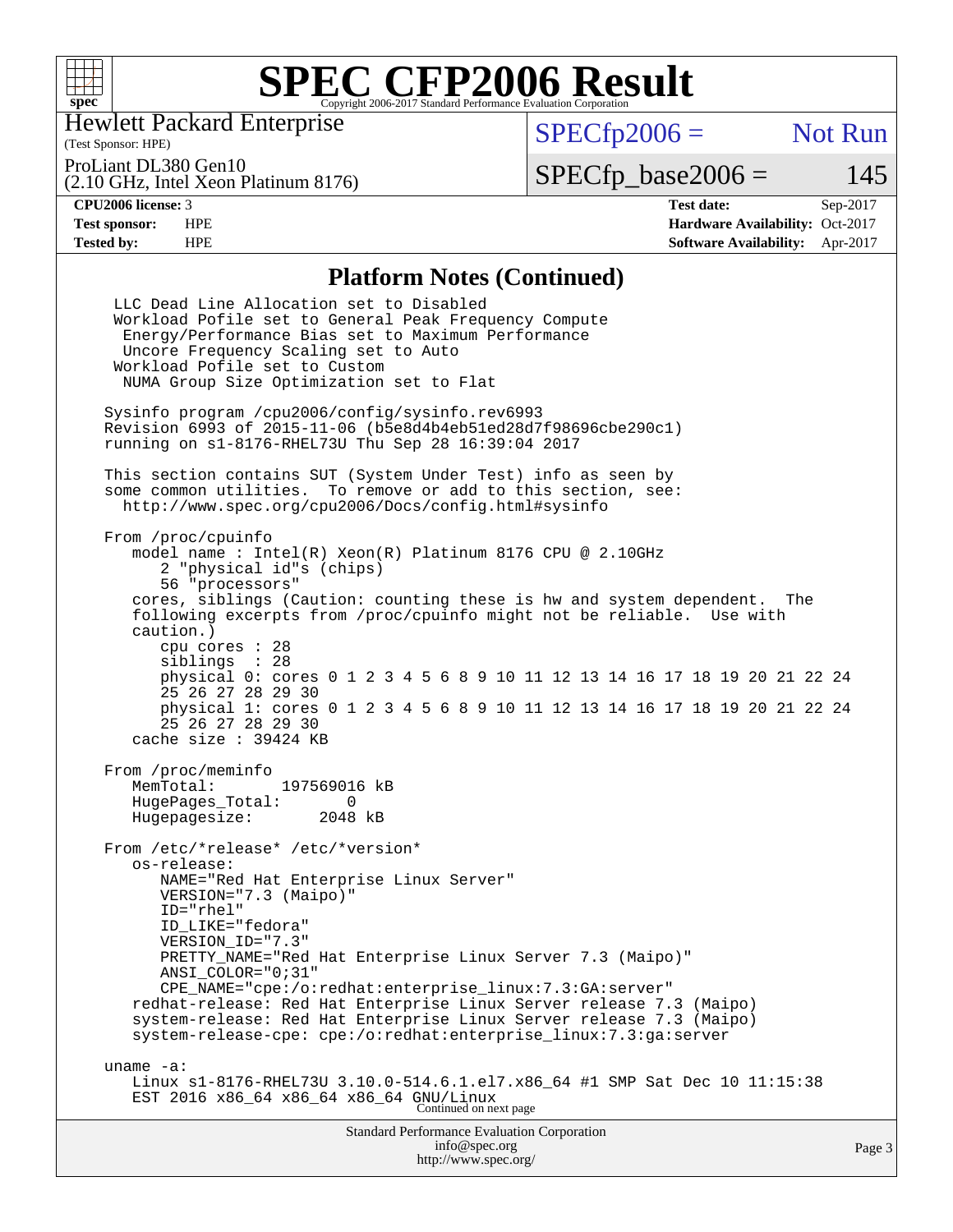

Hewlett Packard Enterprise

(2.10 GHz, Intel Xeon Platinum 8176)

(Test Sponsor: HPE)

 $SPECTp2006 =$  Not Run

ProLiant DL380 Gen10

 $SPECfp\_base2006 = 145$ 

**[CPU2006 license:](http://www.spec.org/auto/cpu2006/Docs/result-fields.html#CPU2006license)** 3 **[Test date:](http://www.spec.org/auto/cpu2006/Docs/result-fields.html#Testdate)** Sep-2017 **[Test sponsor:](http://www.spec.org/auto/cpu2006/Docs/result-fields.html#Testsponsor)** HPE **[Hardware Availability:](http://www.spec.org/auto/cpu2006/Docs/result-fields.html#HardwareAvailability)** Oct-2017 **[Tested by:](http://www.spec.org/auto/cpu2006/Docs/result-fields.html#Testedby)** HPE **[Software Availability:](http://www.spec.org/auto/cpu2006/Docs/result-fields.html#SoftwareAvailability)** Apr-2017

#### **[Platform Notes \(Continued\)](http://www.spec.org/auto/cpu2006/Docs/result-fields.html#PlatformNotes)**

run-level 3 Sep 28 13:52

SPEC is set to: /cpu2006<br>Filesystem Type Filesystem Type Size Used Avail Use% Mounted on<br>/dev/sdb4 xfs 889G 28G 862G 4% / 28G 862G Additional information from dmidecode:

 Warning: Use caution when you interpret this section. The 'dmidecode' program reads system data which is "intended to allow hardware to be accurately determined", but the intent may not be met, as there are frequent changes to hardware, firmware, and the "DMTF SMBIOS" standard.

 BIOS HPE U30 09/29/2017 Memory: 24x UNKNOWN NOT AVAILABLE 8 GB 2 rank 2666 MHz

(End of data from sysinfo program)

#### **[General Notes](http://www.spec.org/auto/cpu2006/Docs/result-fields.html#GeneralNotes)**

Environment variables set by runspec before the start of the run: KMP\_AFFINITY = "granularity=core,compact"  $LD$ \_LIBRARY\_PATH = "/cpu2006/lib/ia32:/cpu2006/lib/intel64:/cpu2006/sh10.2" OMP NUM THREADS =  $"56"$ 

 Binaries compiled on a system with 1x Intel Core i7-4790 CPU + 32GB RAM memory using Redhat Enterprise Linux 7.2

### **[Base Compiler Invocation](http://www.spec.org/auto/cpu2006/Docs/result-fields.html#BaseCompilerInvocation)**

[C benchmarks](http://www.spec.org/auto/cpu2006/Docs/result-fields.html#Cbenchmarks): [icc -m64](http://www.spec.org/cpu2006/results/res2017q4/cpu2006-20171002-50258.flags.html#user_CCbase_intel_icc_64bit_bda6cc9af1fdbb0edc3795bac97ada53)

[C++ benchmarks:](http://www.spec.org/auto/cpu2006/Docs/result-fields.html#CXXbenchmarks) [icpc -m64](http://www.spec.org/cpu2006/results/res2017q4/cpu2006-20171002-50258.flags.html#user_CXXbase_intel_icpc_64bit_fc66a5337ce925472a5c54ad6a0de310)

[Fortran benchmarks](http://www.spec.org/auto/cpu2006/Docs/result-fields.html#Fortranbenchmarks): [ifort -m64](http://www.spec.org/cpu2006/results/res2017q4/cpu2006-20171002-50258.flags.html#user_FCbase_intel_ifort_64bit_ee9d0fb25645d0210d97eb0527dcc06e)

[Benchmarks using both Fortran and C](http://www.spec.org/auto/cpu2006/Docs/result-fields.html#BenchmarksusingbothFortranandC): [icc -m64](http://www.spec.org/cpu2006/results/res2017q4/cpu2006-20171002-50258.flags.html#user_CC_FCbase_intel_icc_64bit_bda6cc9af1fdbb0edc3795bac97ada53) [ifort -m64](http://www.spec.org/cpu2006/results/res2017q4/cpu2006-20171002-50258.flags.html#user_CC_FCbase_intel_ifort_64bit_ee9d0fb25645d0210d97eb0527dcc06e)

### **[Base Portability Flags](http://www.spec.org/auto/cpu2006/Docs/result-fields.html#BasePortabilityFlags)**

410.bwaves: [-DSPEC\\_CPU\\_LP64](http://www.spec.org/cpu2006/results/res2017q4/cpu2006-20171002-50258.flags.html#suite_basePORTABILITY410_bwaves_DSPEC_CPU_LP64)

Continued on next page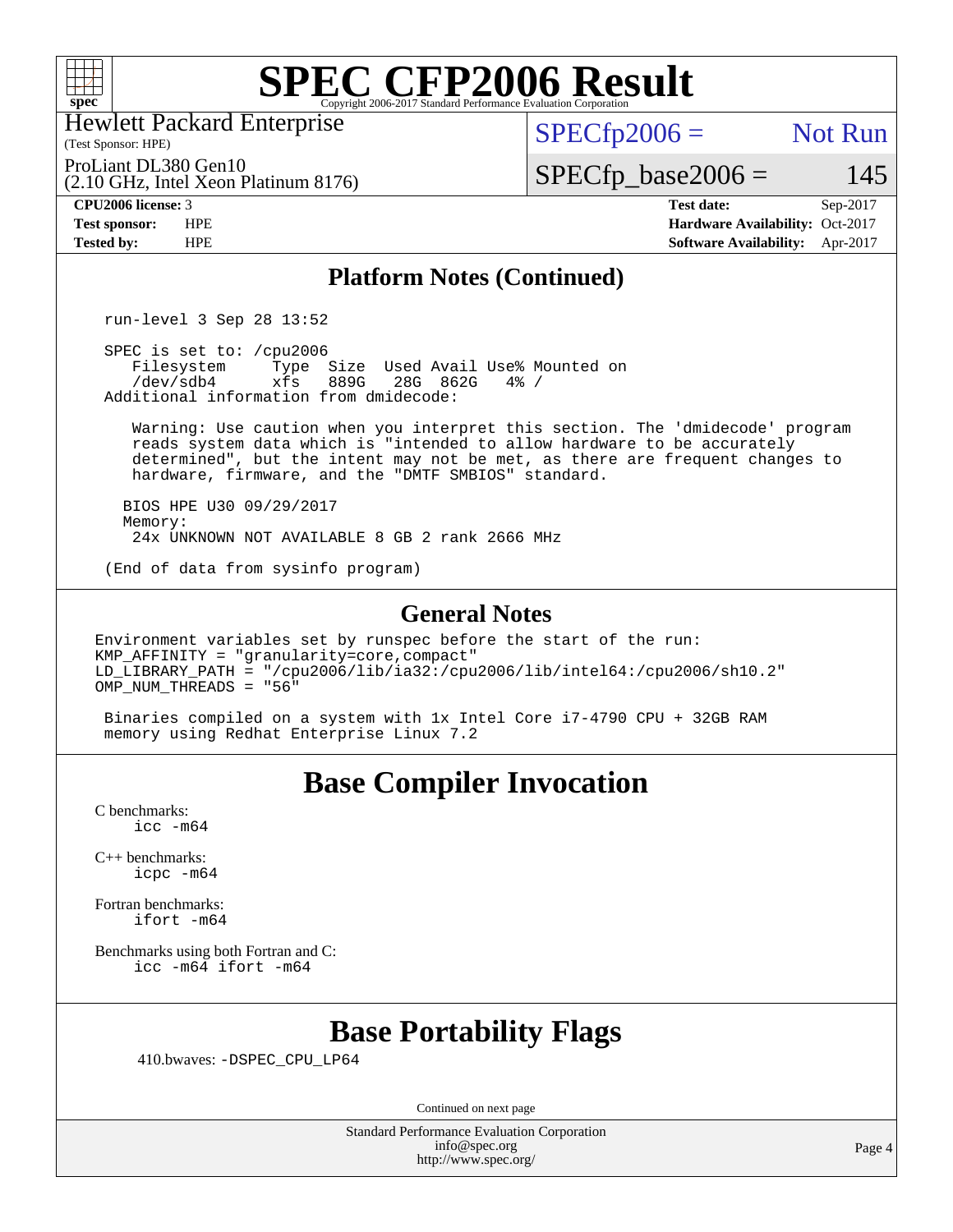

Hewlett Packard Enterprise

(Test Sponsor: HPE)

ProLiant DL380 Gen10

(2.10 GHz, Intel Xeon Platinum 8176)

 $SPECTp2006 =$  Not Run

 $SPECfp\_base2006 = 145$ 

**[CPU2006 license:](http://www.spec.org/auto/cpu2006/Docs/result-fields.html#CPU2006license)** 3 **[Test date:](http://www.spec.org/auto/cpu2006/Docs/result-fields.html#Testdate)** Sep-2017 **[Test sponsor:](http://www.spec.org/auto/cpu2006/Docs/result-fields.html#Testsponsor)** HPE **[Hardware Availability:](http://www.spec.org/auto/cpu2006/Docs/result-fields.html#HardwareAvailability)** Oct-2017 **[Tested by:](http://www.spec.org/auto/cpu2006/Docs/result-fields.html#Testedby)** HPE **[Software Availability:](http://www.spec.org/auto/cpu2006/Docs/result-fields.html#SoftwareAvailability)** Apr-2017

### **[Base Portability Flags \(Continued\)](http://www.spec.org/auto/cpu2006/Docs/result-fields.html#BasePortabilityFlags)**

| 416.gamess: -DSPEC_CPU_LP64                |                                                                |
|--------------------------------------------|----------------------------------------------------------------|
| 433.milc: -DSPEC CPU LP64                  |                                                                |
| 434.zeusmp: -DSPEC_CPU_LP64                |                                                                |
| 435.gromacs: -DSPEC_CPU_LP64 -nofor_main   |                                                                |
| 436.cactusADM: -DSPEC CPU LP64 -nofor main |                                                                |
| 437.leslie3d: -DSPEC CPU LP64              |                                                                |
| 444.namd: -DSPEC CPU LP64                  |                                                                |
| 447.dealII: -DSPEC CPU LP64                |                                                                |
| 450.soplex: -DSPEC_CPU_LP64                |                                                                |
| 453.povray: -DSPEC_CPU_LP64                |                                                                |
| 454.calculix: -DSPEC CPU LP64 -nofor main  |                                                                |
| 459.GemsFDTD: -DSPEC CPU LP64              |                                                                |
| 465.tonto: -DSPEC CPU LP64                 |                                                                |
| 470.1bm: - DSPEC CPU LP64                  |                                                                |
|                                            | 481.wrf: -DSPEC_CPU_LP64 -DSPEC_CPU_CASE_FLAG -DSPEC_CPU_LINUX |
| 482.sphinx3: -DSPEC CPU LP64               |                                                                |
|                                            |                                                                |

### **[Base Optimization Flags](http://www.spec.org/auto/cpu2006/Docs/result-fields.html#BaseOptimizationFlags)**

[C benchmarks](http://www.spec.org/auto/cpu2006/Docs/result-fields.html#Cbenchmarks):

[-xCORE-AVX2](http://www.spec.org/cpu2006/results/res2017q4/cpu2006-20171002-50258.flags.html#user_CCbase_f-xCORE-AVX2) [-ipo](http://www.spec.org/cpu2006/results/res2017q4/cpu2006-20171002-50258.flags.html#user_CCbase_f-ipo) [-O3](http://www.spec.org/cpu2006/results/res2017q4/cpu2006-20171002-50258.flags.html#user_CCbase_f-O3) [-no-prec-div](http://www.spec.org/cpu2006/results/res2017q4/cpu2006-20171002-50258.flags.html#user_CCbase_f-no-prec-div) [-parallel](http://www.spec.org/cpu2006/results/res2017q4/cpu2006-20171002-50258.flags.html#user_CCbase_f-parallel) [-qopt-prefetch](http://www.spec.org/cpu2006/results/res2017q4/cpu2006-20171002-50258.flags.html#user_CCbase_f-qopt-prefetch)

[C++ benchmarks:](http://www.spec.org/auto/cpu2006/Docs/result-fields.html#CXXbenchmarks)

[-xCORE-AVX2](http://www.spec.org/cpu2006/results/res2017q4/cpu2006-20171002-50258.flags.html#user_CXXbase_f-xCORE-AVX2) [-ipo](http://www.spec.org/cpu2006/results/res2017q4/cpu2006-20171002-50258.flags.html#user_CXXbase_f-ipo) [-O3](http://www.spec.org/cpu2006/results/res2017q4/cpu2006-20171002-50258.flags.html#user_CXXbase_f-O3) [-no-prec-div](http://www.spec.org/cpu2006/results/res2017q4/cpu2006-20171002-50258.flags.html#user_CXXbase_f-no-prec-div) [-qopt-prefetch](http://www.spec.org/cpu2006/results/res2017q4/cpu2006-20171002-50258.flags.html#user_CXXbase_f-qopt-prefetch)

[Fortran benchmarks](http://www.spec.org/auto/cpu2006/Docs/result-fields.html#Fortranbenchmarks):

[-xCORE-AVX2](http://www.spec.org/cpu2006/results/res2017q4/cpu2006-20171002-50258.flags.html#user_FCbase_f-xCORE-AVX2) [-ipo](http://www.spec.org/cpu2006/results/res2017q4/cpu2006-20171002-50258.flags.html#user_FCbase_f-ipo) [-O3](http://www.spec.org/cpu2006/results/res2017q4/cpu2006-20171002-50258.flags.html#user_FCbase_f-O3) [-no-prec-div](http://www.spec.org/cpu2006/results/res2017q4/cpu2006-20171002-50258.flags.html#user_FCbase_f-no-prec-div) [-parallel](http://www.spec.org/cpu2006/results/res2017q4/cpu2006-20171002-50258.flags.html#user_FCbase_f-parallel) [-qopt-prefetch](http://www.spec.org/cpu2006/results/res2017q4/cpu2006-20171002-50258.flags.html#user_FCbase_f-qopt-prefetch)

[Benchmarks using both Fortran and C](http://www.spec.org/auto/cpu2006/Docs/result-fields.html#BenchmarksusingbothFortranandC):

[-xCORE-AVX2](http://www.spec.org/cpu2006/results/res2017q4/cpu2006-20171002-50258.flags.html#user_CC_FCbase_f-xCORE-AVX2) [-ipo](http://www.spec.org/cpu2006/results/res2017q4/cpu2006-20171002-50258.flags.html#user_CC_FCbase_f-ipo) [-O3](http://www.spec.org/cpu2006/results/res2017q4/cpu2006-20171002-50258.flags.html#user_CC_FCbase_f-O3) [-no-prec-div](http://www.spec.org/cpu2006/results/res2017q4/cpu2006-20171002-50258.flags.html#user_CC_FCbase_f-no-prec-div) [-parallel](http://www.spec.org/cpu2006/results/res2017q4/cpu2006-20171002-50258.flags.html#user_CC_FCbase_f-parallel) [-qopt-prefetch](http://www.spec.org/cpu2006/results/res2017q4/cpu2006-20171002-50258.flags.html#user_CC_FCbase_f-qopt-prefetch)

The flags files that were used to format this result can be browsed at

<http://www.spec.org/cpu2006/flags/Intel-ic17.0-official-linux64-revF.html> <http://www.spec.org/cpu2006/flags/HPE-Platform-Flags-Intel-V1.2-SKX-revD.html>

You can also download the XML flags sources by saving the following links: <http://www.spec.org/cpu2006/flags/Intel-ic17.0-official-linux64-revF.xml> <http://www.spec.org/cpu2006/flags/HPE-Platform-Flags-Intel-V1.2-SKX-revD.xml>